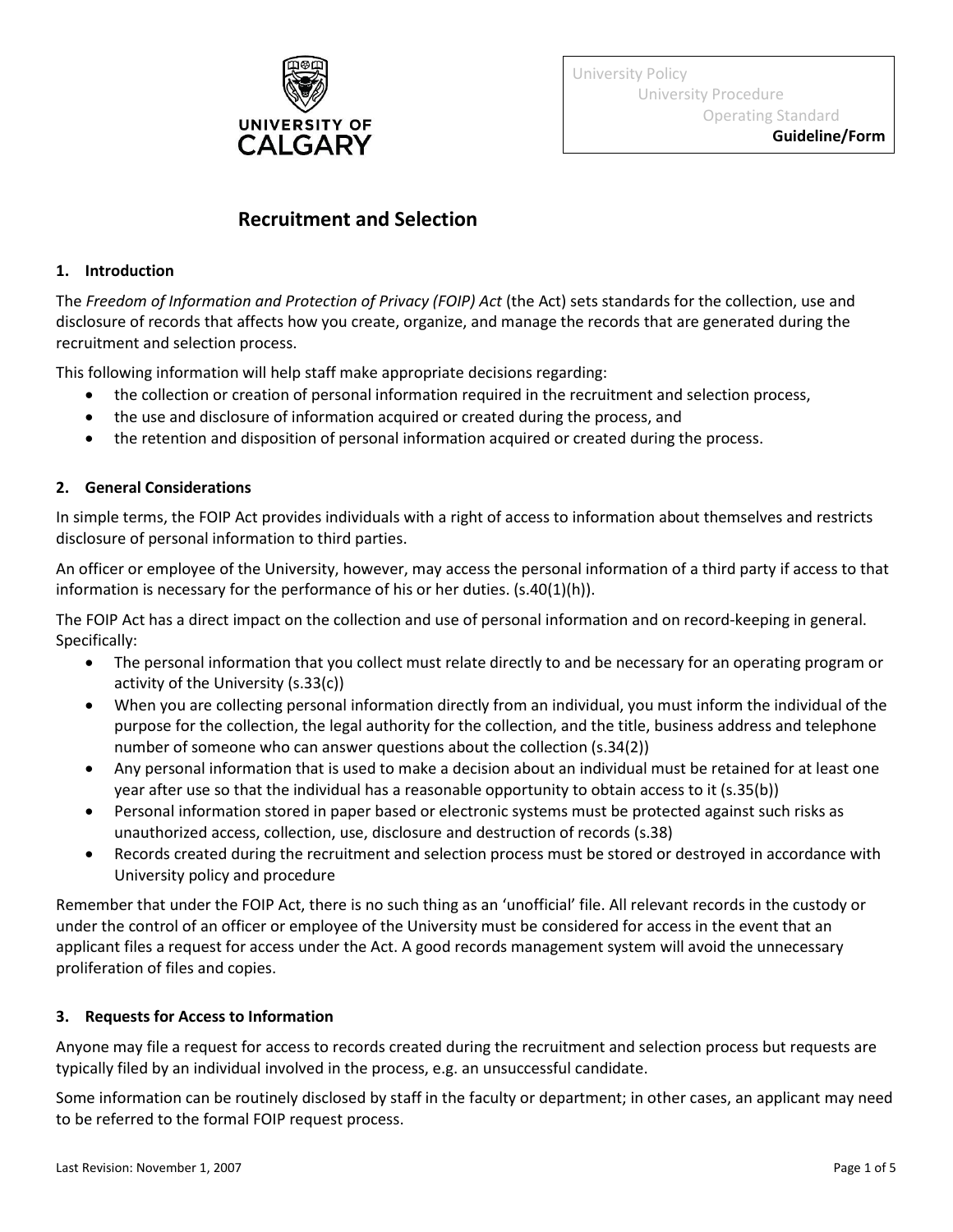## **4. Requests by Individuals for Information about Themselves**

Individuals have a legal right of access to any personal information about themselves that is held by the University (s.2(c)). Whenever possible, access should be provided without requiring a FOIP request.

The right of access, however, is limited by specific exceptions as set out in the Part 1, Division 2 of the FOIP Act. If, after reading this protocol, you are still not sure if information requested should be withheld, contact the FOIP Coordinator.

When you do not personally know the individual who has requested information, you should take steps to verify his or her identity before disclosing the records. If an individual is viewing his or her file, ensure someone is present to protect the security of the records and, if requested, to explain or clarify the information.

## **5. Requests for Correction to Personal Information**

Individuals have a legal right to request a correction of personal information held by the University about them if it can be proved that the information is factually incorrect (s.2(d)). This section of the Act does not impose any obligation on the University to consider a request for the correction of an opinion, including a professional or expert opinion (s.36(2)).

## **6. Requests for Personal Information by a Third Party**

A third party is any person or organization other than the University and the individual the personal information is about. Personal information can only be disclosed to a third party if:

- The disclosure would not be considered an unreasonable invasion of personal privacy as outlined in section 17(4) of the Act and where routine disclosure has been recommended
- The disclosure is authorized under section 40 of the Act

For more details, refer to the protocol entitled, 'Disclosing Personal Information of Employees to Third Parties'. If after reading the policy guideline you are still not sure if information requested should be disclosed, contact the FOIP Coordinator.

#### **7. Managing Specific Records**

Although the FOIP Act does not require a public body to create records, it does establish a culture of accountability for decisions made by the public body. It is, therefore, important to create and retain records that properly document the recruitment and selection process at all stages.

Records collected or created during the recruitment and selection process generally fall into the following categories:

- Information about the job and the process
- Application process
- Screening and interview process
- Reference and other checks
- Offers of employment or rejection

#### **7.1. Information about the Job and the Process**

## **Profile of the job and description of the ideal candidate**

This is considered public information, may be disclosed to anyone and is frequently published in a public place.

## **Factual information about staffing options (e.g. permanent versus temporary)**

The information can be disclosed once a decision has been made.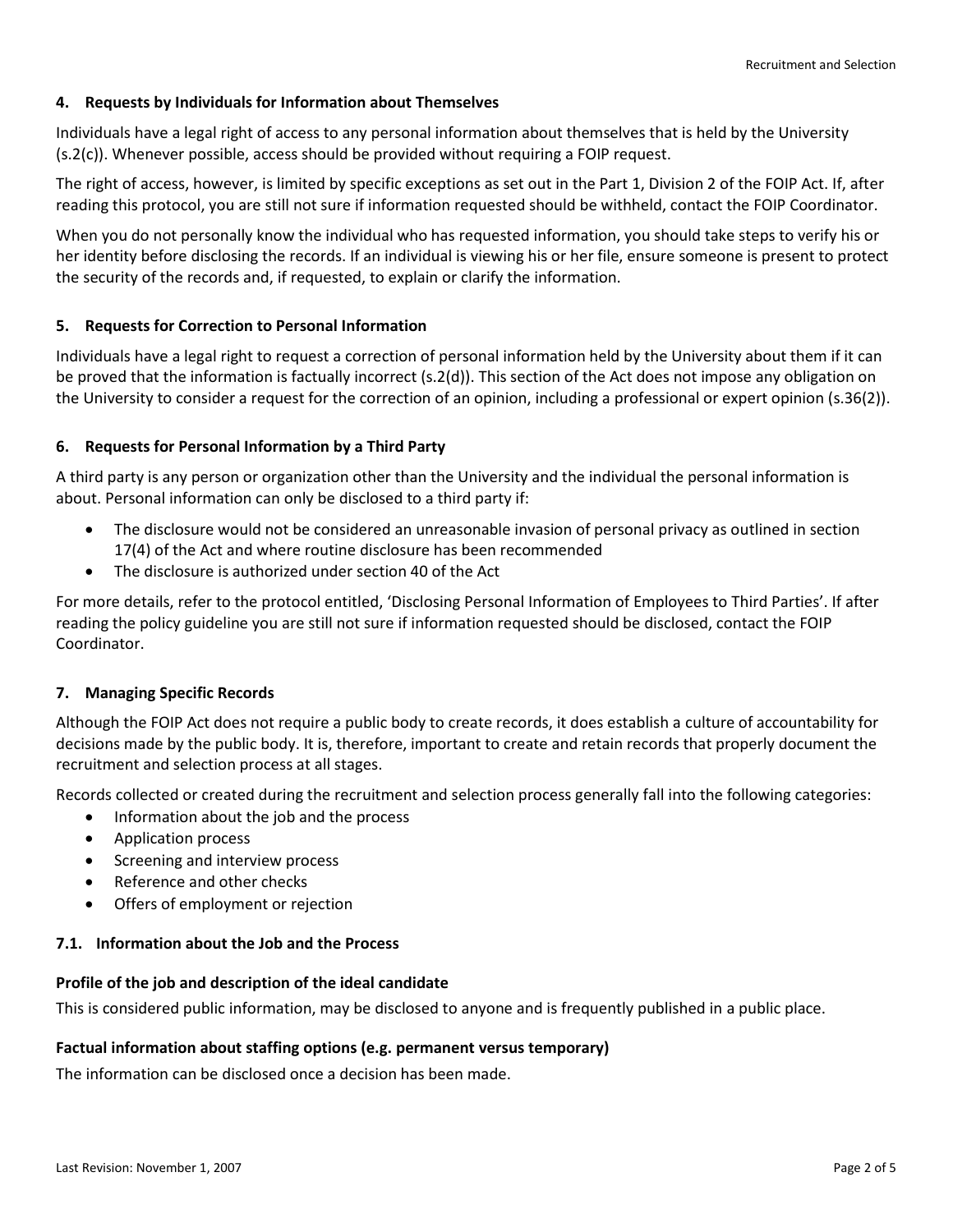## **Advertising material, expenditures on advertising and media strategy**

Any material that is in the public domain (e.g. an advertisement that has been published) can be routinely disclosed. Strategies and expenditures can be disclosed once the competition has been closed.

## **Records dealing with staffing strategies**

These could contain information about appointing candidates without a competition, whether to limit the competition and so on. Until a decision has been made and the chosen option exercised, these records may be exempted from disclosure under s.24(1)(d). Once the decision has been made, they may still be severed if they meet requirements under s.24. The applicant should be asked to file a formal access request.

## **Information in records dealing with external human resource consultants**

These could contain confidential business or commercial information which, if disclosed, would harm the business interests of a third party. If so, the University must, under s.16, refuse to disclose the information. The applicant should be asked to file a formal access request.

## **7.2. Application Process**

## **Job application, expense claims and other correspondence regarding the application**

Applying for a job is a private matter. Job candidates can be vulnerable to harm especially if the results are disappointing. You need to be careful to withhold information from third parties if that information can confirm or deny the status of an individual with regard to a competition. Routine disclosure is not recommended for these records and information sharing within the department should be on a need-to-know basis.

#### **Resumes**

Resumes or curriculum vita (CV) should only be disclosed to those directly involved in the decision making process (e.g. members of the selection committee and University officials who have the authority to approve an appointment) unless the candidate has consented in writing to a broader distribution. On this campus, the appointment of an academic staff member may be a more public process. If the candidate has been notified that the selection process will be made public at some stage of the competition and he or she has expressed a willingness to proceed, no further consent to disclose information is necessary. Again, information should only be disclosed on a need-to-know basis and candidates should be asked to provide a CV that is appropriate for public distribution.

Unsolicited resumes are considered transitory records and may be confidentially shredded at the discretion of the unit. If the resume was considered in the process of a personnel search, however, it must be retained for one year in accordance with s.35(b).

#### **Summaries of resumes**

These are sometimes made for selection committee members. The candidate has the right to examine his or her own summary for accuracy and may request corrections (s.36).

#### **Records of telephone conversations, notes**

These may be considered transitory records unless they form part of the decision making process. If they are transitory, they should be shredded once they are no longer administratively useful. If they contain information considered during the decision making process, they should be retained in the appropriate file.

#### **Records which confirm qualifications**

These may be collected directly from the candidate or from other sources as per s.34(1)(n). They should only be shared with those who have an absolute need to see them.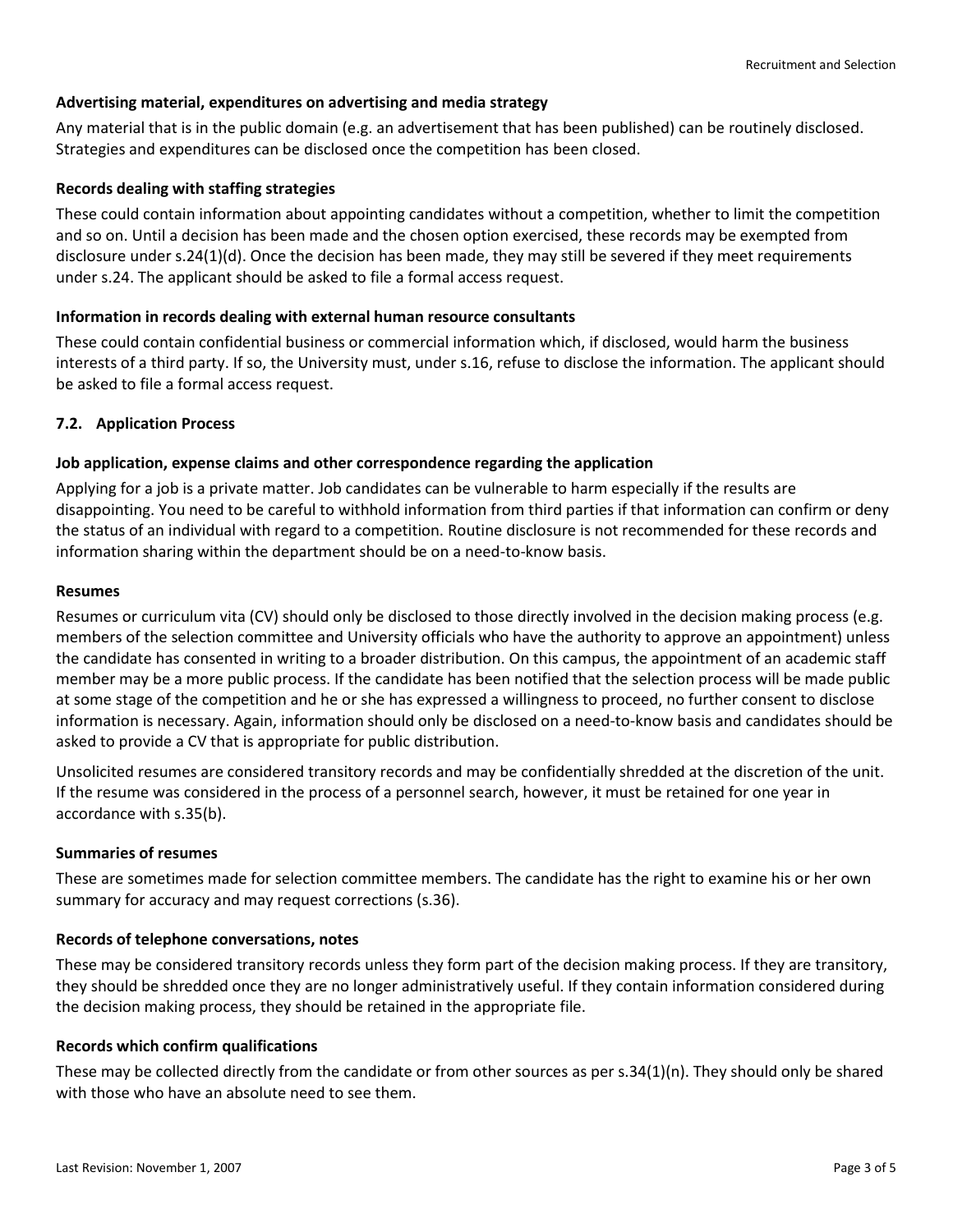## **7.3. Screening and Interview Process**

#### **Names of selection committee members**

Names can be disclosed upon request or actively disseminated.

#### **Screening criteria, factors used in interview assessments, interview plans and questions**

These may be disclosed upon request after the interviews have taken place.

#### **Examination or test questions**

You can refuse to disclose questions that are to be used or reused on an examination or test in the future.

#### **Ratings and rankings**

These can be disclosed to any applicant if all personal identifiers have been removed. They can be disclosed to a candidate as long as all personal identifiers of other candidates have been severed.

#### **Test results**

These may be accessible provided certain information is severed. The applicant should be asked to file a formal access request.

#### **Interview schedules**

These can be routinely disclosed if all personal information has been severed. They can also be disclosed to the candidate if all personal information except his or her own is severed.

#### **Selection committee discussions and advice**

Discussions of the selection committee may be recorded verbatim. If the recording is used for such purposes as drafting minutes or informing a missing committee member, it can be considered a transitory record and destroyed once the minutes have been approved or the committee member updated. Minutes, if taken, must be retained for 1 year after a recommendation is made for a support staff position and 2 years after a recommendation is made for an academic position.

Decisions of the selection committee should be recorded and must be kept for 1 year after a recommendation is made for a support staff position and 2 years after a recommendation is made for an academic position.

The University has the discretionary right to refuse access to records of selection committee discussions and advice if certain conditions are met. Any requests for access to this information should be referred to the FOIP Coordinator.

#### **Notes taken by selection committee members**

If the selection committee meetings are minuted, notes taken by committee members are considered transitory and should be shredded once minutes are approved. If no summary is made and decisions are made based on notes, they must be retained for 1 year after a recommendation is made for a support staff position and 2 years after a recommendation is made for an academic position. Notes are accessible while they exist.

The University, however, does have the discretionary right to refuse access if certain conditions are met. Any requests for access to this information should be referred to the FOIP Coordinator.

## **7.4. Reference and other checks**

In collecting reference information, you have two responsibilities – to ensure that candidates are treated ethically while successfully gaining additional information about prospective employees.

Section 34(1)(n) allows the University to collect personal information indirectly for the purpose of managing or administering personnel matters. This gives you the authority to collect, without specific consent, reference information